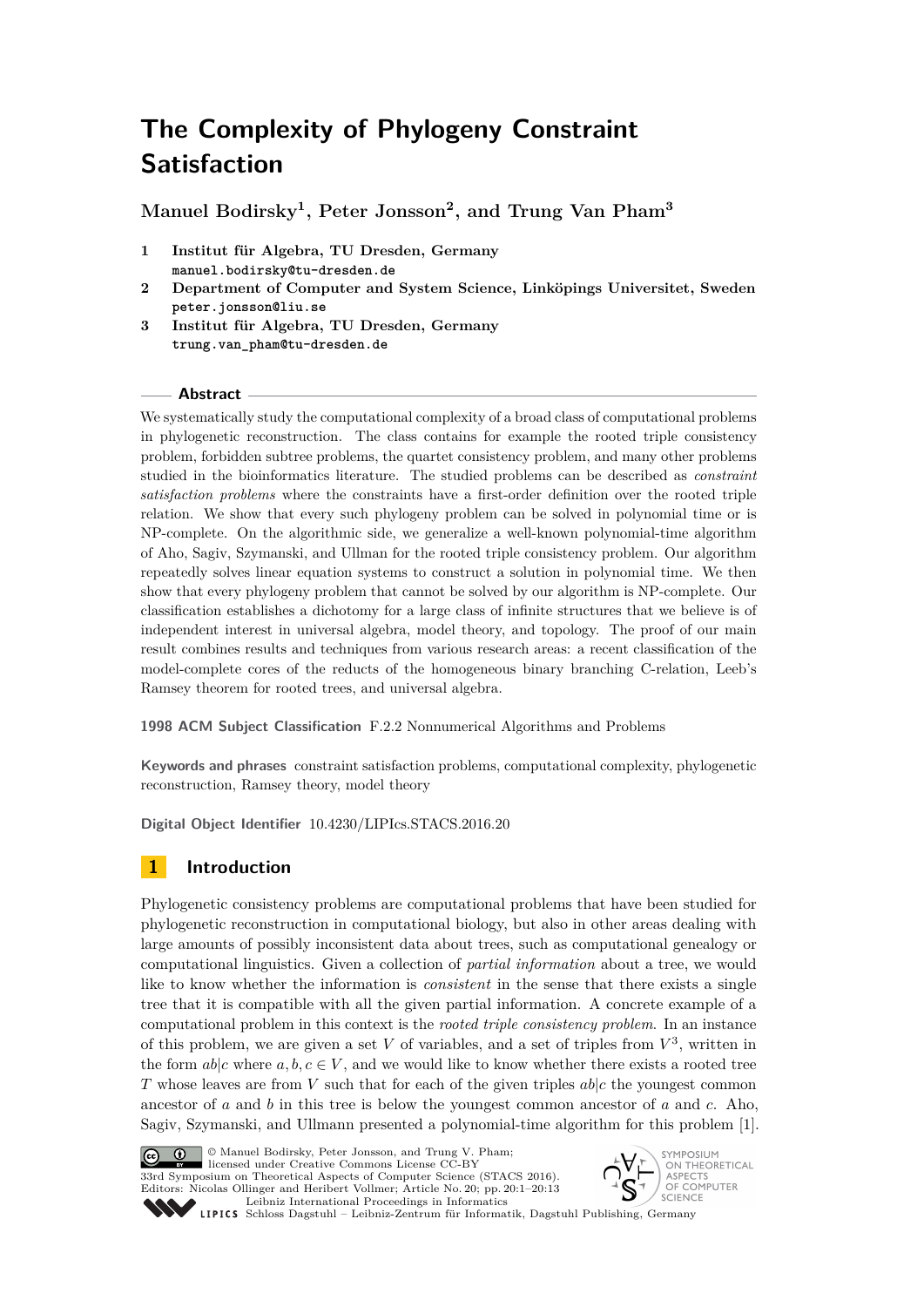# **20:2 The Complexity of Phylogeny Constraint Satisfaction**

Many computational problems that are defined similarly as the rooted triple consistency problem have been studied in the literature. Examples include the *subtree avoidance problem* (Ng, Steel, and Wormald [\[24\]](#page-12-1)) and the *forbidden triple problem* (Bryant [\[16\]](#page-12-2)) which are NPhard problems. Bodirsky & Mueller [\[8\]](#page-12-3) have determined the complexity of rooted phylogeny problems for the special case where the where the relations are disjunctive combinations of the rooted triple relation. This result covers, for instance, the subtree avoidance problem and the forbidden triple problem.

We present a considerable strengthening of this result, and classify the complexity of phylogeny problems for all sets of phylogeny constraints that can be first-order defined with the mentioned rooted triple relation and equality (of leaves). The reader should be aware that many problems of this type may appear exotic from a biological point of view  $-$  the name "phylogeny" should not be taken too literally. Our results show that each of the problem problems obtained in this way is either polynomial-time solvable or NP-complete. As we will demonstrate later (see Section [2\)](#page-2-0), this class of problems is expressive enough to contain also *unrooted phylogeny problems*. A famous example of such an unrooted phylogeny problem is the NP-complete *quartet consistency problem* (Steel [\[25\]](#page-12-4)): here we are given a set *V* of variables, and a set of quartets *ab:cd* with  $a, b, c, d \in V$ , and we would like to know whether there exists a tree *T* with leaves from *V* such that for each of the given quartets *ab*:*cd* the shortest path from *a* to *b* does not intersect the shortest path from *c* to *d* in *T*. Another phylogeny problem that has been studied in the literature and that falls into the framework of this paper (but not into the one in [\[8\]](#page-12-3)) is the *tree discovery problem* [\[1\]](#page-11-0): here, the input consists of a set of 4-tuples of variables, and the task is to find a rooted tree *T* such that for each quadruple  $(x, y, u, v)$  in the input the youngest common ancestor of x and y is a proper descendant of the youngest common ancestor of *u* and *v*.

The proof of the complexity classification is based on a variety of methods and results. Our first step is that we give an alternative description of phylogeny problems as constraint satisfaction problems (CSPs) over a countably infinite domain where the constraint relations are first-order definable over the (up to isomorphism unique) *homogeneous binary branching C-relation*, a well-known structure in model theory. We let *C* denote this particular relation. A central result that simplifies our work considerably is a recent analysis of the endomorphism monoids of such relations [\[5\]](#page-12-5). Informally, this result implies that there are precisely four types of phylogeny problems: (1) trivial (i.e., if there is a solution, there is a constant solution), (2) rooted, (3) unrooted, and (4) degenerate cases that have been called *equality CSPs* [\[6\]](#page-12-6). Rooted and unrooted phylogeny problems will be introduced formally in Theorem [14.](#page-7-0) We will show that all unrooted phylogeny problems are NP-hard, and the complexity of all equality CSPs is already known.

The basic method to proceed from there is the *algebraic approach* to constraint satisfaction problems. Here, one studies certain sets of operations (known as *polymorphisms*) instead of analyzing the constraints themselves. An important tool to work with polymorphisms over infinite domains is Ramsey theory. In this paper, we need a Ramsey result for rooted trees due to Leeb [\[23\]](#page-12-7), for proving that polymorphisms behave canonically on large parts of the domain (in the sense of Bodirsky & Pinsker [\[10\]](#page-12-8)), and this allows us to perform a simplified combinatorial analysis.

Interestingly, all phylogeny problems that can be solved in polynomial time fall into one class and can be solved by the same algorithm. This algorithm is a considerable extension of the algorithm by Bodirsky & Mueller [\[8\]](#page-12-3) for the rooted triple consistency problem, and the algorithm by Bodirsky & Mueller is in turn a considerable extension of the algorithm by Aho, Sagiv, Szymanski, and Ullmann [\[1\]](#page-11-0). The algorithm by Aho et al. is based on analysing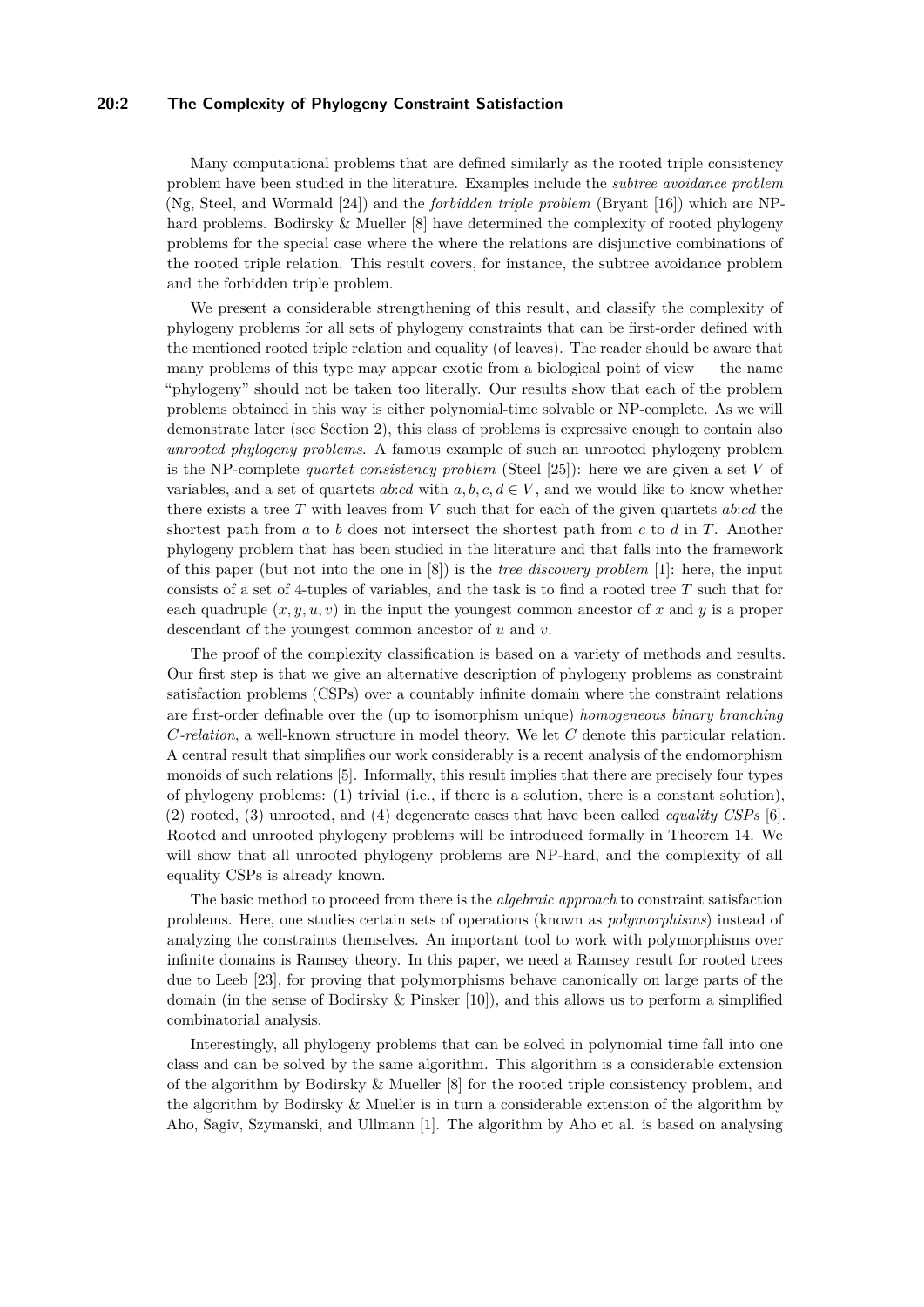connected components in particular graphs while our algorithm is based on repeatedly solving systems of linear Boolean equations. An illustrative example of a phylogeny problem that can be solved in polynomial time by our algorithm, but not the algorithms from  $[1, 8]$  $[1, 8]$  $[1, 8]$ , is the following computational problem: the input is a 4-uniform hypergraph with vertex set  $V$ ; the question is whether there exists a rooted tree *T* with leaf set *V* such that every hyperedge in the input *T* has two disjoint subtrees that each contain precisely two of the vertices of the hyperedge.

All phylogeny problems that cannot be solved by our algorithm are NP-complete. Our results are stronger than this complexity dichotomy, though, and we prove that every phylogeny problem satisfies a universal-algebraic dichotomy statement that holds for a large class of infinite structures (Theorem [24\)](#page-10-0), which is of independent interest in the study of homogeneous structures and their polymorphism clones. In this respect, the situation is similar as in previous classifications for CSPs where the constraints are first-order definable over the order of the rationals  $(\mathbb{Q};<)$  from [\[7\]](#page-12-9) or the random graph [\[11\]](#page-12-10). In comparison to these previous works, the dichotomy we present here is easier to state (there is just one tractable class), but harder to prove with the existing methods: in particular, unlike the situation for constraints that are first-order definable over the random graph [\[11\]](#page-12-10), the polymorphisms that characterise the tractable cases cannot be chosen to be canonical (in the sense of Bodirsky & Pinsker [\[10\]](#page-12-8)) on the entire domain. As such, our dichotomy provides an important test-case for potentially much wider classifications of CSPs over homogeneous structures.

The paper has the following structure. We give basic definitions concerning phylogeny problems in Section [2](#page-2-0) and explain how these problems can be viewed as constraint satisfaction problems for reducts of the homogeneous binary branching *C*-relation. Section [3](#page-5-0) provides a brief but self-contained introduction to the universal-algebraic approach. In Section [4](#page-8-0) we translate structural properties of phylogenetic relations into definability properties in terms of syntactically restricted formulas, which we call *affine Horn formulas*. Here we also state our tractability result. In Section [5,](#page-9-0) we characterize the tractable class of phylogeny problems with polymorphisms. Finally, in Section [6](#page-10-1) we put everything together and state and prove our main results including the previously mentioned complexity dichotomy. Section [5](#page-9-0) can safely be skipped by readers that are only interested in the complexity dichotomy and not in the stronger algebraic dichotomy. A report version of this paper with full proofs can be found in the appendix.

# <span id="page-2-0"></span>**2 Phylogeny problems**

All structures in this paper are assumed to be countable. In this section, we first define (in Sections [2.1](#page-2-1) and [2.2\)](#page-3-0) a class of phylogeny problems and illustrate it by showing instances from this class that have been studied in the literature. We continue in Section [2.3](#page-4-0) by showing how to formulate such phylogeny problems as *constraint satisfaction problems* over an infinite domain.

# <span id="page-2-1"></span>**2.1 Rooted trees**

We fix some standard terminology concerning rooted trees. Let *T* be a tree (i.e., an undirected, acyclic, and connected graph) with a distinguished vertex *r*, the *root* of *T*. The vertices of *T* are denoted by  $V(T)$ . All trees in this paper will be *binary*, i.e., all vertices except for the root have either degree 3 or 1, and the root has either degree 2 or 0. The *leaves L*(*T*) of *T* are the vertices of *T* of degree one.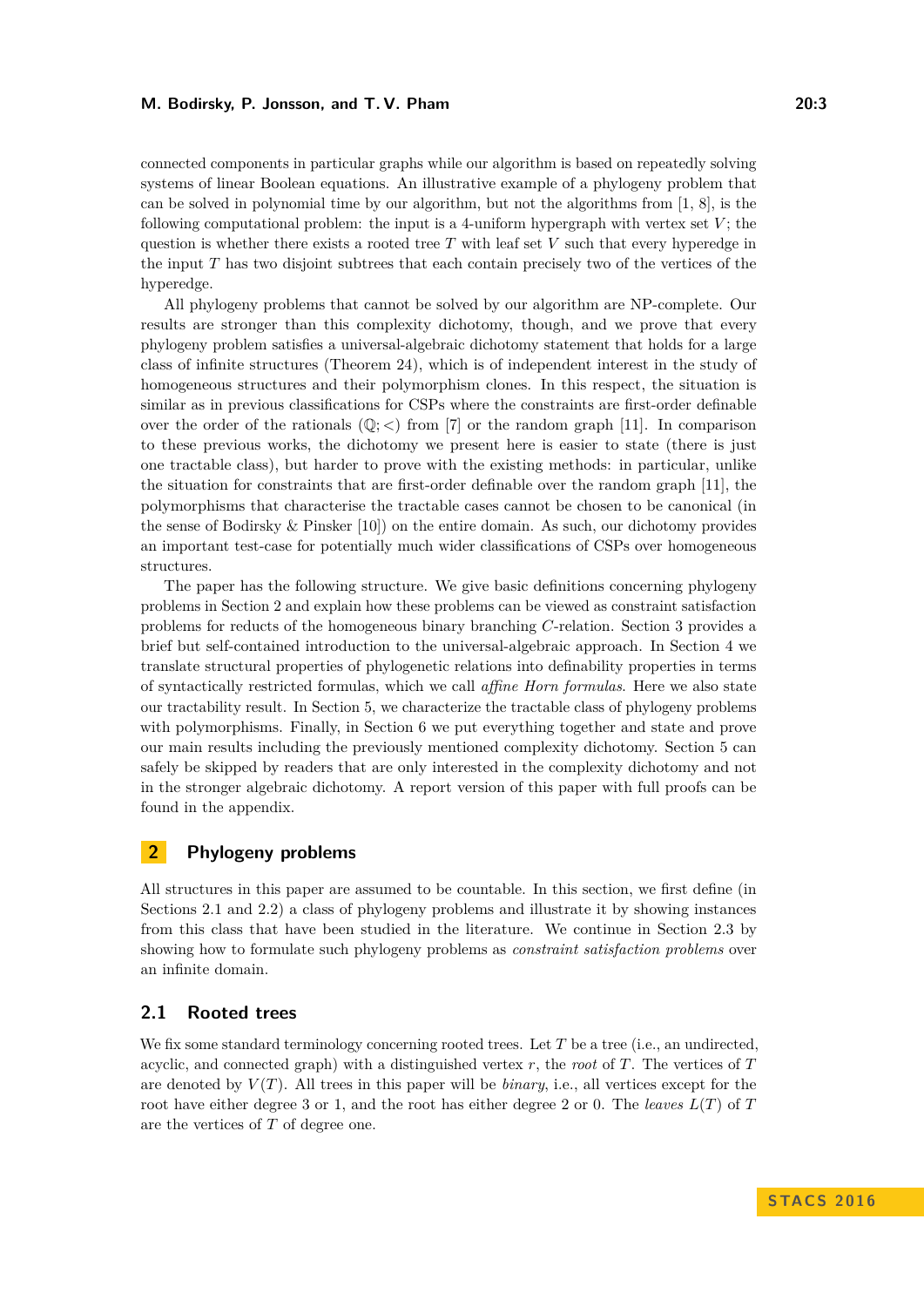# **20:4 The Complexity of Phylogeny Constraint Satisfaction**

For  $u, v \in V(T)$ , we say that *u lies below v* if the path from *u* to *r* passes through *v*. We say that *u lies strictly below v* if *u* lies below *v* and  $u \neq v$ . The *youngest common ancestor (yca)* of a set of vertices  $S \subseteq V(T)$  is the node *u* that lies above all vertices in *S* and has maximal distance from *r*; this node is uniquely determined by *S*.

<span id="page-3-1"></span> $\triangleright$  **Definition 1.** The *leaf structure* of a binary rooted tree *T* is the relational structure  $(L(T); C)$  where  $C(a, b, c)$  holds in *C* if and only if  $yca({b, c})$  lies strictly below  $yca({a, b, c})$ in *T*. We also call *T* the *underlying tree* of the leaf structure.

It is well-known that a rooted tree is uniquely determined by its leaf structure.

▶ **Definition 2.** For finite  $S_1, S_2 \subseteq L(T)$ , we write  $S_1|S_2$  if neither of yca( $S_1$ ) and yca( $S_2$ ) lies below the other. For sequences of (not necessarily distinct) vertices  $x_1, \ldots, x_n$  and  $y_1,\ldots,y_m$  with  $n,m\geq 1$  we write  $x_1,\ldots,x_n|y_1,\ldots,y_m$  if  $\left(\bigcup_{1\leq i\leq n}\{x_i\}\right)|\left(\bigcup_{1\leq i\leq m}\{y_i\}\right).$ 

In particular,  $x|yz$  (which is the notation that is typically used in the literature on phylogeny problems) is equivalent to  $C(x, y, z)$ .

Note that if  $x|yz$  then this includes the possibility that  $y = z$ ; however,  $x|yz$  implies that  $x \neq y$  and  $x \neq z$ . Hence, for every triple *x, y, z* of leaves in a rooted binary tree, exactly one of  $x|yz$ ,  $y|xz$ ,  $z|xy$ ,  $x = y = z$  holds. Also note that  $x_1, \ldots, x_n|y_1, \ldots, y_m$  if and only if  $x_i x_j | y_k$  and  $x_i | y_k y_l$  for all  $i, j \leq n$  and  $k, l \leq m$ .

# <span id="page-3-0"></span>**2.2 Phylogeny problems**

An *atomic phylogeny formula* is a formula of the form  $x|yz$  or of the form  $x = y$ .

A *phylogeny formula* is a quantifier-free formula *φ* that is built from atomic phylogeny formulas with the usual Boolean connectives (disjunction, conjunction, negation).

We say that a phylogeny formula  $\phi$  with variables *V* is *satisfiable* if there exists a rooted binary tree *T* and a mapping  $s: V \to L(T)$  such that  $\phi$  is satisfied by *T* under *s* (with the usual semantics of first-order logic). In this case we also say that  $(T, s)$  is a *solution* to  $\phi$ .

Let  $\Phi = {\phi_1, \phi_2, \ldots}$  be a finite set of phylogeny formulas. Then the *phylogeny problem* for  $\Phi$  is the following computational problem.

### **Phylo**(Φ)

INSTANCE: A finite set *V* of variables, and a finite set  $\Psi$  of phylogeny formulas obtained from phylogeny formulas  $\phi \in \Phi$  by substituting the variables from  $\phi$  by variables from *V*. QUESTION: Is there a tree *T* and a mapping  $s: V \to L(T)$  such that  $(T, s)$  satisfies all formulas from Ψ?

We use  $x_1, \ldots, x_n | y_1, \ldots, y_m$  as a shortcut for  $\bigwedge_{i,j \in \{1,\ldots,n\}, k,l \in \{1,\ldots,m\}} (y_k | x_i x_j \wedge x_i | y_k y_l)$ and we use all-diff $(x_1, \ldots, x_k)$  as a shortcut for  $\bigwedge_{1 \leq i < j \leq k} x_i \neq x_j$ .

► **Example 3.** The following NP-complete problem was introduced and studied in a closely related form by Ng, Steel, and Wormald [\[24\]](#page-12-1). We are given a set of rooted trees on a common leave set  $V$ , and we would like to know whether there exists a tree  $T$  with leave set  $V$  such that, intuitively, for each of the given trees  $T'$  the tree  $T$  does *not* match with the tree  $T'$ . The hardness proof for this problem given Ng, Steel, and Wormald [\[24\]](#page-12-1) shows that already the phylogeny problem  $\text{Phylo}(\{\neg x|yz \land \text{all-diff}(x, y, z), \neg(u|xy \land v|yu) \land \text{all-diff}(x, y, u, v)\}),$ which can be seen as a special case of the problem above, is NP-hard.  $\triangleleft$ 

<span id="page-3-2"></span>► **Example 4.** The quartet consistency problem described in the introduction can be cast as Phylo( $\{\phi\}$ ) where  $\phi$  is the phylogeny formula  $(xy|u \wedge xy|v) \vee (x|uv \wedge y|uv)$ . Indeed, this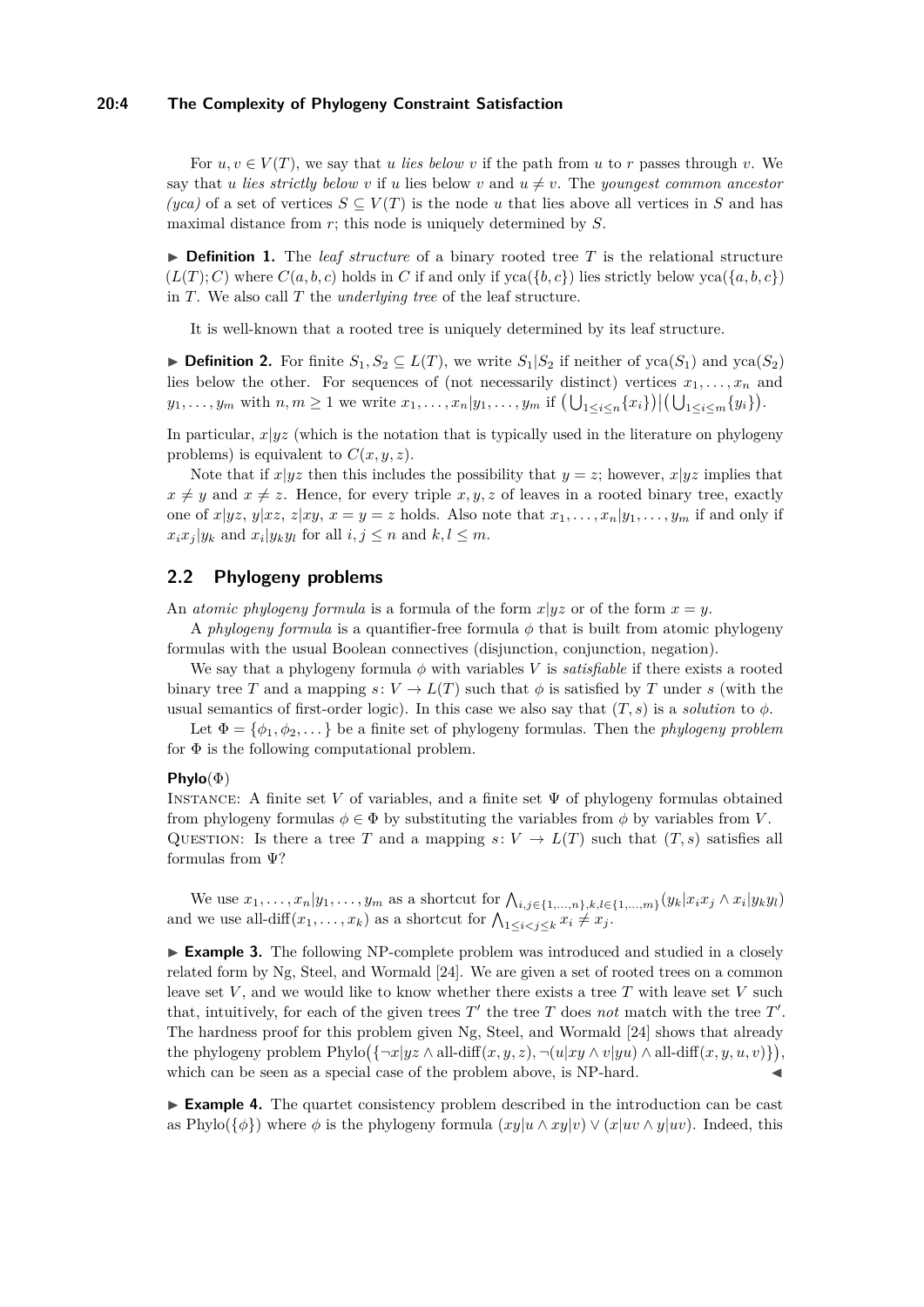formula describes all rooted trees with leaves  $x, y, u, v$  where the shortest path from x to *y* does not intersect the shortest path from *u* to *v* (whether or not this is true is in fact independent from the position of the root).

Our main result is a full classification of the computational complexity of  $Phvlo(\Phi)$ .

<span id="page-4-2"></span>**Findmen 5.** Let  $\Phi$  *be a finite set of phylogeny formulas. Then Phylo* $(\Phi)$  *is in P or NP-complete.*

# <span id="page-4-0"></span>**2.3 Phylogeny problems as CSPs**

As mentioned in the introduction, every phylogeny problem can be formulated as a constraint satisfaction problem over an infinite domain. This reformulation will be essential for using universal-algebraic and Ramsey-theoretic tools.

Let  $\Gamma$  be a structure with relational signature  $\tau = \{R_1, R_2, \dots\}$ . This is,  $\Gamma$  is a tuple  $(D; R_1^{\Gamma}, R_2^{\Gamma}, \dots)$  where *D* is the (finite or infinite) *domain* of  $\Gamma$  and where  $R_i^{\Gamma} \subseteq D^{k_i}$  is a relation of arity  $k_i$  over *D*. When  $\Delta$  and  $\Gamma$  are two  $\tau$ -structures, then a *homomorphism* from ∆ to Γ is a mapping *h* from the domain of ∆ to the domain of Γ such that for all *R* ∈ *τ* and for all  $(x_1, \ldots, x_k) \in R^{\Delta}$  we have  $(h(x_1), \ldots, h(x_k)) \in R^{\Gamma}$ .

Suppose that the signature *τ* of Γ is finite. Then the *constraint satisfaction problem for* Γ, denoted by CSP(Γ), is the following computational problem.

#### **CSP**(Γ)

INSTANCE: A finite  $\tau$ -structure  $\Delta$ .

QUESTION: Is there a homomorphism from  $\Delta$  to Γ?

We say that Γ is the *template* or the *constraint language* of the problem CSP(Γ). To formulate phylogeny problems as CSPs, let  $\Phi = {\phi_1, \ldots, \phi_n}$  be a finite set of phylogeny formulas. If  $x_1, \ldots, x_{k_i}$  are the variables of  $\phi_i$ , then we introduce a new relation symbol  $R_i$ of arity  $k_i$ , and we write  $\tau$  for the set of all these relation symbols.

For an instance  $\Psi$  of Phyl $(\Phi)$  with variables *V*, we associate to  $\Psi$  a *τ*-structure  $\Delta_{\Psi}$  with domain *V* as follows. For  $R \in \tau$  of arity *k*, the relation  $R^{\Delta}$  contains the tuple  $(y_1, \ldots, y_k) \in V^k$ if and only if the instance  $\Psi$  contains a formula  $\psi$  that has been obtained from a formula  $\phi \in \Phi$  by replacing the variables  $x_1, \ldots, x_k$  of  $\phi$  by the variables  $y_1, \ldots, y_k \in V$ .

<span id="page-4-1"></span>**Proposition 6.** Let  $\Phi$  *be a finite set of phylogeny formulas. Then there exists a*  $\tau$ -structure Γ<sup>Φ</sup> *with countable domain* L *and the following property: an instance* Ψ *of* Phyl(Φ) *is satisfiable if and only if*  $\Delta_{\Psi}$  *homomorphically maps to*  $\Gamma_{\Phi}$ *.* 

The structure  $\Gamma_{\Phi}$  in Proposition [6](#page-4-1) is by no means unique, and such structures are easy to construct. The specific choice for  $\Gamma_{\Phi}$  presented below is important later in the proof of our complexity classification; as we will see, it has many pleasant model-theoretic properties. To define  $\Gamma_{\Phi}$ , we first define a 'base structure'  $(\mathbf{L}; C)$ , and then define  $\Gamma_{\Phi}$  in terms of  $(\mathbf{L}; C)$ . The structure  $(E; C)$  is a well-studied object in model theory and the theory of infinite permutation groups, and will be defined via *Fraïssé-amalgamation*.

Homomorphisms from Γ to Γ are called *endomorphisms* of Γ. An *automorphism* of Γ is a bijective endomorphism whose inverse is also an endomorphism. The set containing all endomorphisms of  $\Gamma$  is denoted  $\text{End}(\Gamma)$  while the set of all automorphisms is denoted  $\text{Aut}(\Gamma)$ . A relational structure Γ is called *homogeneous* if every isomorphism between finite induced substructures of Γ can be extended to an automorphism of Γ. Homogeneous structures Γ with finite relational signature are *ω-categorical*, i.e., all countable structures that satisfy the same first-order sentences as  $\Gamma$  are isomorphic (see e.g. Cameron [\[18\]](#page-12-11) or Hodges [\[21\]](#page-12-12)).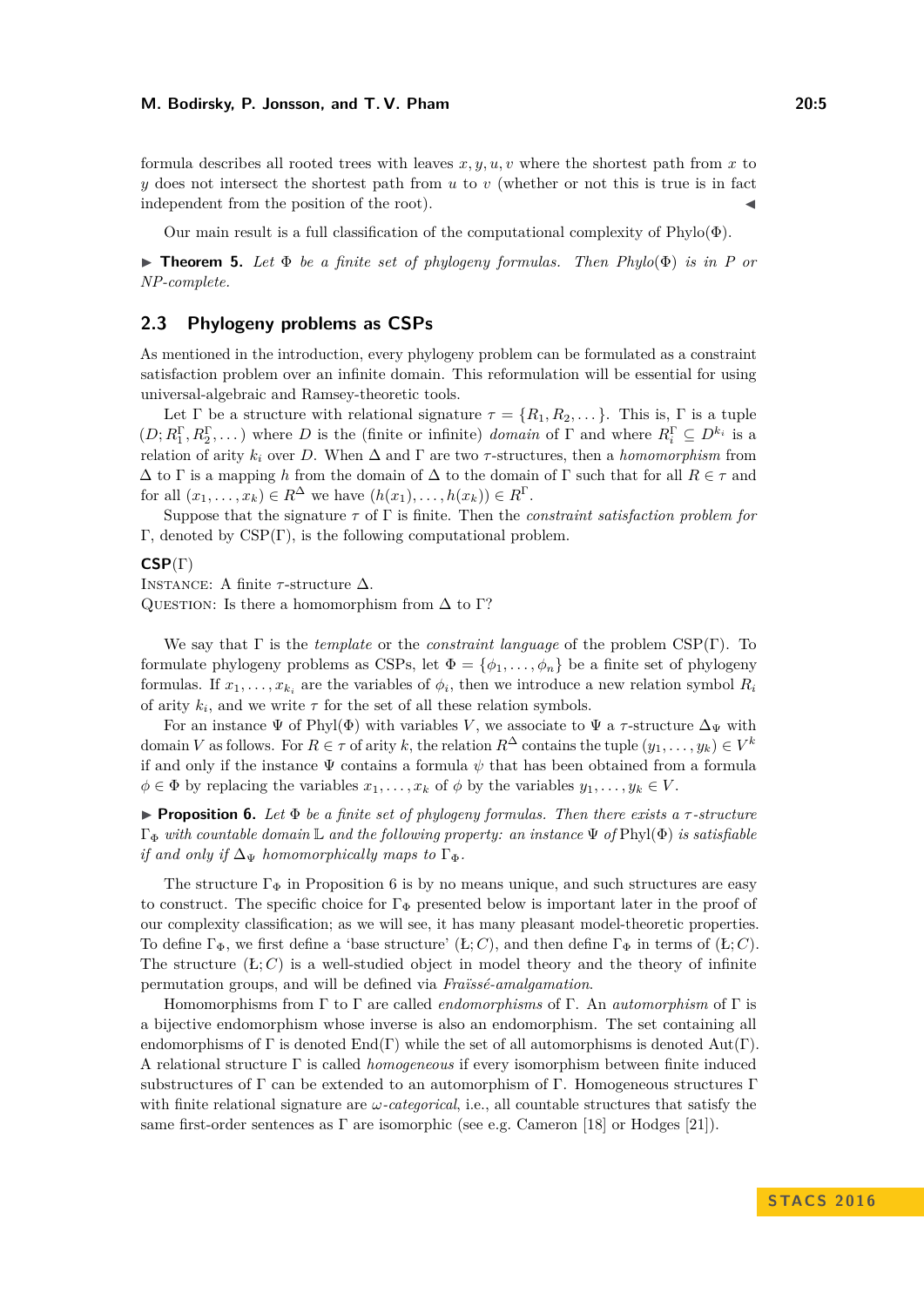# **20:6 The Complexity of Phylogeny Constraint Satisfaction**

When working with relational structures, it is often convenient to not distinguish between a relation and its relation symbol. For instance, when we write  $(L(T), C)$  for a leaf structure (Definition [1\)](#page-3-1), the letter *C* stands both for the relation symbol, and for the relation itself. This should never cause confusion.

▶ **Proposition 7** (Proposition 7 in Bodirsky, Jonsson, & Van Pham [\[5\]](#page-12-5)). *There exists an (up to isomorphism unique) homogeneous structure* (L; *C*) *with the property that all its finite substructures are isomorphic to leaf structures of finite rooted binary trees.*

The structure  $(\mathbb{L}; C)$  is well-studied in the literature, and the relation C is commonly referred to as the *binary branching homogeneous C-relation*.

**► Definition 8.** Let  $\Delta$  be a structure. Then a relational structure  $\Gamma$  with the same domain as  $\Delta$  is called a *reduct* of  $\Delta$  if all relations of  $\Gamma$  have a first-order definition in  $\Delta$  (using conjunction, disjunction, negation, universal and existential quantification, as usual).

It is well-known that all structures with a first-order definition in an *ω*-categorical structures are again *ω*-categorical (we refer once again to Hodges [\[21\]](#page-12-12), Theorem 7.3.8; the analogous statement for homogeneity is false.) Furthermore, an *ω*-categorical structure is homogeneous if and only if it has *quantifier-elimination*, that is, every first-order formula is over Γ equivalent to a quantifier-free formula; see Hodges [\[21\]](#page-12-12).

**Proof of Proposition [6.](#page-4-1)** Let  $\Phi$  be a finite set of phylogeny formulas. Let  $\Gamma_{\Phi}$  be the reduct of (L; C) defined as follows. For every  $\phi \in \Phi$  with free variables  $x_1, \ldots, x_k$ , we have the *k*-ary relation  $R_{\phi}$  in  $\Gamma_{\phi}$  which is defined by the formula  $\phi$  over (L; *C*). It follows straightforwardly from the definitions that this structure has the properties required in the statement of Proposition [6.](#page-4-1)

Conversely, every CSP for a reduct  $\Gamma = (\mathbb{L}; R_1, \ldots, R_n)$  of  $(\mathbb{L}; C)$  corresponds to a phylogeny problem. Let  $\phi_i$  be a quantifier-free first-order definition of  $R_i$  in (L; *C*). When  $\Delta$ is an instance of CSP(Γ), consider the instance  $\Psi$  of Phyl( $\{\phi_1, \ldots, \phi_n\}$ ) where the variables *V* are the vertices of  $\Delta$ , and where  $\Psi$  contains for every tuple  $(v_1, \ldots, v_n) \in R_i^{\Delta}$  the formula  $\phi_i(v_1,\ldots,v_n)$ . It is again straightforward to verify that  $\Delta$  homomorphically maps to Γ if and only if  $\Psi$  is a satisfiable instance of Phyl $(\{\phi_1, \ldots, \phi_n\})$ . Therefore, the class of phylogeny problems corresponds precisely to the class of CSPs whose template is a reduct of  $(\mathbb{L}; C)$ .

# <span id="page-5-0"></span>**3 The universal-algebraic approach**

We apply the so-called *universal-algebraic approach* to obtain our results. For a more detailed introduction to this approach, see Bodirsky [\[3\]](#page-11-1). We discuss some important concepts and present certain results in the following three subsections.

### **3.1 Primitive positive definability and interpretability**

A first-order formula  $\phi$  with free variables  $z_1, \ldots, z_k$  over the signature  $\tau$  is *primitive positive* if it is of the form  $\exists x_1, \ldots, x_n$  ( $\psi_1 \wedge \cdots \wedge \psi_m$ ), where  $\psi_1, \ldots, \psi_m$  are *atomic*, that is, of the form  $R(y_1,\ldots,y_k)$  or of the form  $y_1 = y_2$ , for  $R \in \tau$  and  $y_1,\ldots,y_k \in \{x_1,\ldots,x_n,z_1,\ldots,z_k\}.$ When  $\Gamma$  is a  $\tau$ -structure, then  $\phi$  defines over  $\Gamma$  a *k*-ary relation, namely the set of all *k*-tuples that satisfy  $\phi$  in Γ. We let  $\langle \Gamma \rangle$  denote the set of all finitary relations that are primitive positive definable in Γ. The following result motivates why we are interested in positive primitive definability in connection with the complexity of CSPs.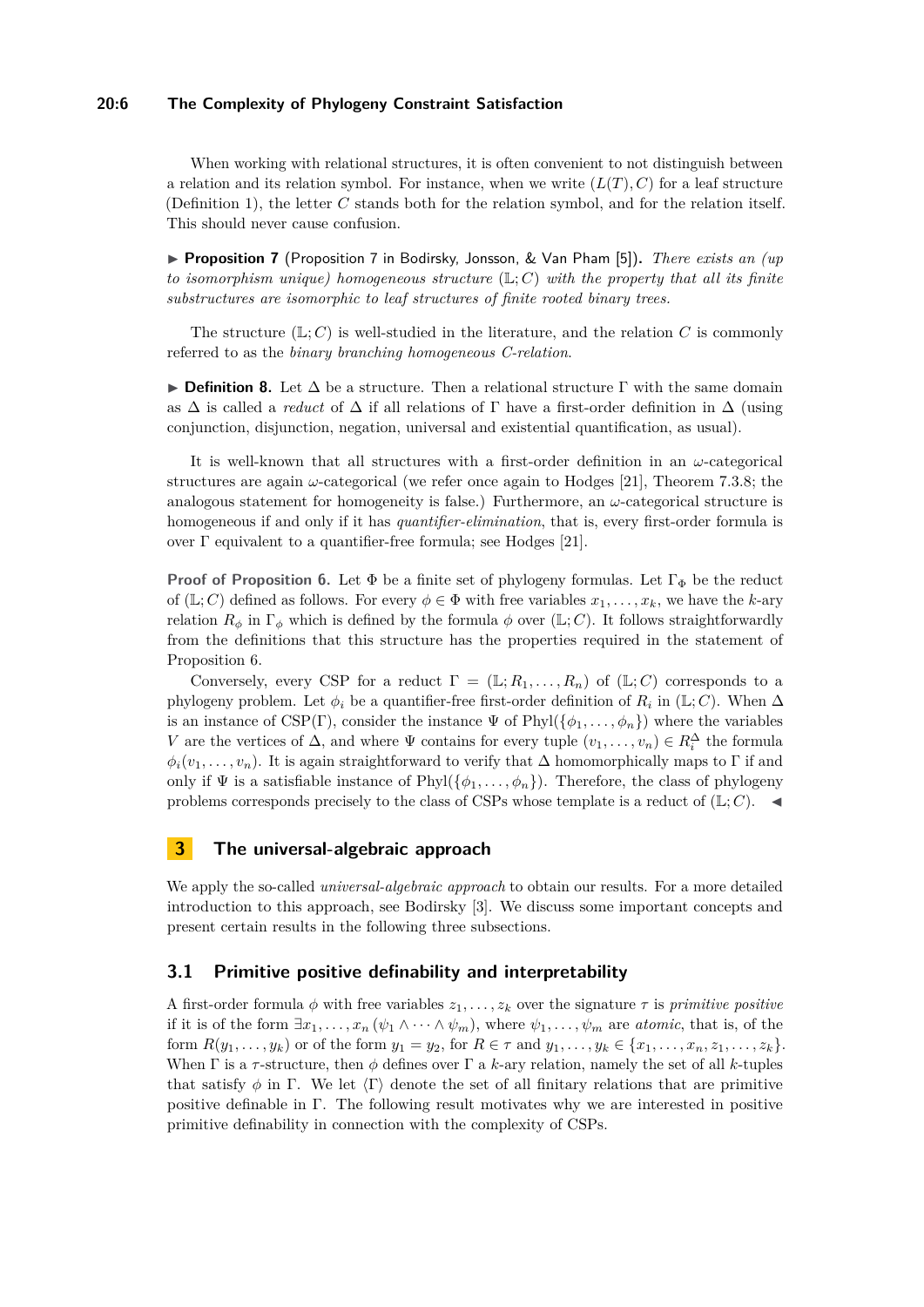**Lemma 9** (Jeavons [\[22\]](#page-12-13)). Let Γ be a constraint language, and let Γ' be the structure *obtained from* Γ *by adding the relation R. If R is primitive positive definable in* Γ*, then*  $CSP(\Gamma)$  and  $CSP(\Gamma')$  are polynomial-time equivalent.

This result was originally proved for finite-domains CSPs but the proof extends immediately to infinite-domain CSPs.

*Primitive positive interpretations* are a generalisation of primitive positive definitions, and are often used for proving NP-hardness results; we refer the reader to Bodirsky [\[3\]](#page-11-1) for more information about this. We will consider the relation  $NAE = \{0, 1\}^3 \setminus \{(0, 0, 0), (1, 1, 1)\}$  in connection with primitive positive interpretations. Clearly  $CSP({0,1};\text{NAE})$  is NP-complete.

I **Definition 10.** A relational *σ*-structure ∆ has a *(first-order) interpretation I* in a *τ* structure Γ if there exists a natural number *d*, called the *dimension* of *I*, and

- a  $\tau$ -formula  $\delta_I(x_1,\ldots,x_d)$  called the *domain formula*,  $\blacksquare$
- for each atomic *σ*-formula *φ*(*y*1*, . . . , yk*) a *τ* -formula *φ<sup>I</sup>* (*x*1*, . . . , xk*) where the *x<sup>i</sup>* denote  $\blacksquare$ disjoint *d*-tuples of distinct variables – called the *defining formulas*,
- a surjective map *h* from all *d*-tuples of elements of  $\Gamma$  that satisfy  $\delta_I$  to  $\Delta$  called the  $\sim$ *coordinate map*,

such that for all atomic  $\sigma$ -formulas  $\phi$  and all tuples in the domain of  $h, \Delta \models \phi(h(\overline{a}_1), \ldots, h(\overline{a}_k))$ if and only if  $\Gamma \models \phi_I(\overline{a}_1, \ldots, \overline{a}_k)$ .

If the formulas  $\delta_I$  and  $\phi_I$  are all primitive positive, we say that the interpretation *I* is *primitive positive.* We say that  $\Delta$  is *pp interpretable with parameters in* Γ is  $\Delta$  has an interpretation *I* where the formulas *δ<sup>I</sup>* and *φ<sup>I</sup>* might involve elements from Γ (the *parameters*). That is, interpretations with parameters in  $\Gamma$  interpretations in the expansion of  $\Gamma$  by finitely many constants. The importance of primitive positive interpretations follows from the following lemma.

I **Lemma 11.** *Let* Γ *and* ∆ *be structures with finite relational signature. Suppose that* Γ *is ω-categorical and that* ∆ *has a primitive positive interpretation in* Γ*. Then there is a polynomial-time reduction from* CSP(∆) *to* CSP(Γ)*. If* Γ *is a model-complete core, then the interpretation might even be with parameters and the conclusion of the lemma still holds.*

# **3.2 Polymorphisms**

Primitive positive definability can be characterised by preservation under so-called *polymorphisms* – this is the starting point of the universal-algebraic approach to constraint satisfaction (see, for instance, Bulatov, Jeavons, and Krokhin [\[17\]](#page-12-14) for this approach over finite domains). The *(direct–, categorical–, or cross–) product*  $\Gamma_1 \times \Gamma_2$  of two relational  $\tau$ -structures  $\Gamma_1$  and  $\Gamma_2$  is a *τ*-structure on the domain  $D_{\Gamma_1} \times D_{\Gamma_2}$ . For all relations  $R \in \tau$  the relation  $R((x_1, y_1),$  $\ldots$ ,  $(x_k, y_k)$  holds in  $\Gamma_1 \times \Gamma_2$  iff  $R(x_1, \ldots, x_k)$  holds in  $\Gamma_1$  and  $R(y_1, \ldots, y_k)$  holds in  $\Gamma_2$ . Homomorphisms from  $\Gamma^k = \Gamma \times \cdots \times \Gamma$  to  $\Gamma$  are called *polymorphisms* of  $\Gamma$ . When *R* is a relation over the domain  $D$ , then we say that  $f$  *preserves*  $R$  (or that  $R$  is *closed under*  $f$ ) if *f* is a polymorphism of (*D*; *R*). Note that unary polymorphisms of Γ are endomorphisms of Γ. When *φ* is a first-order formula that defines *R*, and *f* preserves *R*, then we also say that *f preserves φ*.

The set of all polymorphisms  $Pol(\Gamma)$  of a relational structure forms an algebraic object called *clone* [\[26\]](#page-12-15), which is a set of operations defined on a set *D* that is closed under composition and that contains all projections. The set  $Pol(\Gamma)$  is also locally closed, in the following sense. A set of functions  $\mathcal F$  with domain  $D$  is *locally closed* if every function  $f$  with the following property belongs to  $\mathcal{F}$ : for every finite subset A of D there is some operation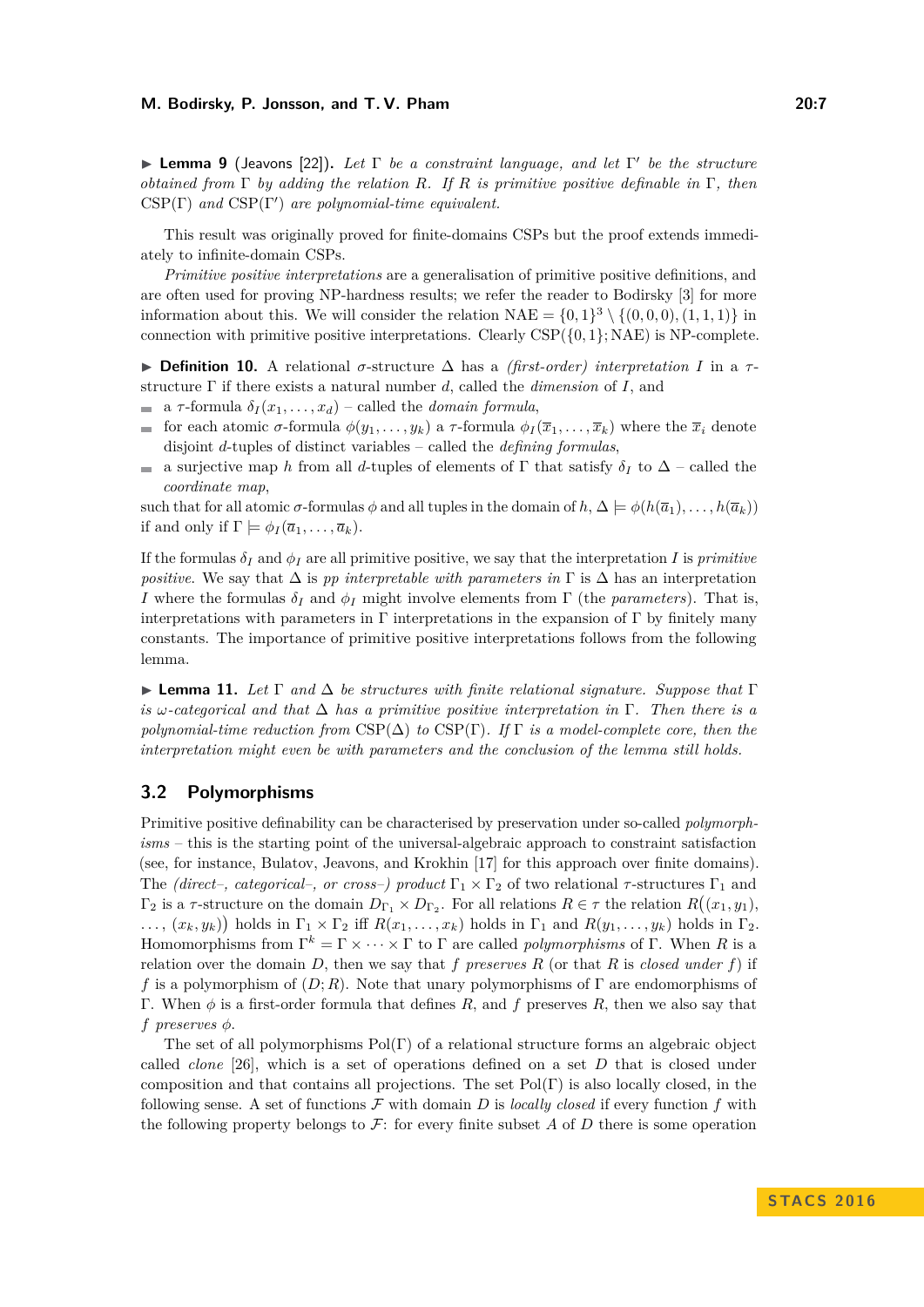# **20:8 The Complexity of Phylogeny Constraint Satisfaction**

*g* ∈ F such that  $f(a) = g(a)$  for all  $a \in A^k$ . We write  $\overline{F}$  for the smallest set that is locally closed and contains *F*.

Polymorphism clones can be used to characterise primitive positive definability over a finite structure; this follows from results by Bodnarčuk, Kalužnin, Kotov, and Romov [\[15\]](#page-12-16) and Geiger [\[20\]](#page-12-17). The characterisation remains true if the structure is  $\omega$ -categorical.

<span id="page-7-1"></span>I **Theorem 12** (Bodirsky & Nešetrřil [\[9\]](#page-12-18))**.** *Let* Γ *be an ω-categorical structure. Then the primitive positive definable relations in* Γ *are precisely the relations preserved by the polymorphisms of* Γ*.*

# **3.3 Model-complete cores**

Let  $\Gamma$  and  $\Delta$  be structures with relational signature  $\tau$ . A homomorphism of  $\Gamma$  to  $\Delta$  is said to be an *embedding* if it is injective and preserves  $\neg R$  for all  $R \in \tau$ . The structure  $\Gamma$  is a *core* if all its endomorphisms are embeddings. Note that endomorphisms preserve existential positive formulas, and embeddings preserve existential formulas. The structure  $(\mathbb{L}; C)$  for example is a core.

A first-order theory *T* is said to be *model-complete* if every embedding between models of *T* preserves all first-order formulas. A structure is called *model-complete* if its firstorder theory is model-complete. The structure  $(\mathbb{L}; C)$  is model-complete since it is even homogeneous. We say that two structures  $\Gamma$  and  $\Delta$  are *homomorphically equivalent* if there exists a homomorphism from  $\Gamma$  to  $\Delta$ , and one from  $\Delta$  to  $\Gamma$ . Clearly, homomorphically equivalent structures have identical CSPs.

<span id="page-7-2"></span>**Figure 13** (Bodirsky [\[2\]](#page-11-2)). Let  $\Gamma$  be an  $\omega$ -categorical structure. Then  $\Gamma$  is homomorphically *equivalent to an*  $\omega$ -categorical model-complete core  $\Delta$ . The structure  $\Delta$  *is unique up to isomorphism, and again ω-categorical.*

Hence, we speak in the following of *the* model-complete core of an  $\omega$ -categorical structure. The model-complete cores of reducts of  $(L; C)$  have been classified recently [\[5\]](#page-12-5).

<span id="page-7-0"></span>**► Theorem 14** (Bodirsky, Jonsson, & Pham [\[5\]](#page-12-5)). Let  $\Gamma$  be a reduct of  $(\mathbb{L}; C)$ , and  $\Delta$  *its model-complete core. Then one of the following applies.*

- 1.  $\Delta$  *has just one element.*
- 2.  $\Delta$  *is isomorphic to a reduct of* ( $\mathbb{L}; =$ ).
- **3.** ∆ = Γ *has the same endomorphisms as* (L; *Q*) *where Q is the relation defined by the formula given in Example [4](#page-3-2) (the 'unrooted' situation).*
- **4.**  $\Delta = \Gamma$  has the same endomorphisms as  $(\mathbb{L}; C)$  (the 'rooted' situation).

Define the relations

$$
C_d := \{ (x, y, z) \in \mathbb{L}^3 : x|yz \wedge y \neq z \}, \text{ and}
$$
  
\n
$$
Q_d := \{ (x, y, u, v) \in \mathbb{L}^4 : Q(x, y, u, v) \wedge x \neq y \wedge u \neq v \}.
$$

The following result is a consequence of Theorem [14.](#page-7-0)

<span id="page-7-3"></span>**Lemma 15.** *Let*  $\Gamma$  *be a reduct of* ( $\mathbb{L}: C$ ) *which does not have a constant endomorphism and which is not homomorphically equivalent to an equality constraint language. Then* Γ *is a model-complete core, and C<sup>d</sup> or Q<sup>d</sup> are primitive positive definable in* Γ*.*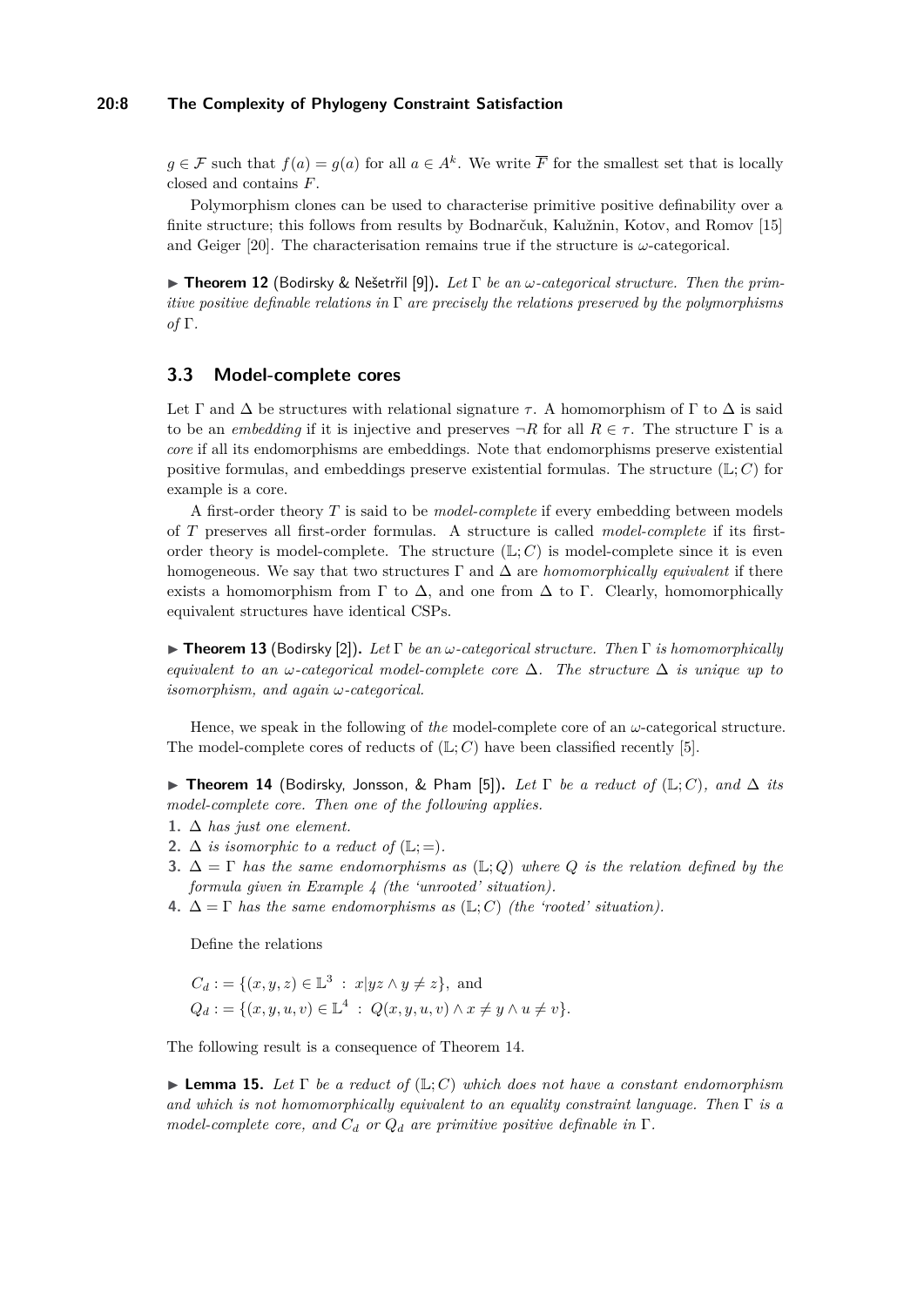# <span id="page-8-0"></span>**4 Affine Horn formulas**

Recall that a Boolean relation *R* is called *affine* if it can be defined by a system of linear equation systems over the 2-element field. It is well-known (see e.g. [\[19\]](#page-12-19)) that a Boolean relation is affine if and only if it is preserved by the function  $(x, y, z) \mapsto x + y + z \pmod{2}$ .

**► Definition 16.** Let  $B \subseteq \{0,1\}^n$  be a Boolean relation. Then  $\phi_B(z_1,\ldots,z_n)$  stands for the formula

$$
z_1 = \cdots = z_n \vee \bigvee_{t \in B \setminus \{(0,0,\dots,0),(1,1,\dots,1)\}} \{z_i : t_i = 0\} | \{z_i : t_i = 1\}.
$$

The formula  $\phi_B$  is called *affine* if  $B \cup \{(0,0,\ldots,0), (1,1,\ldots,1)\}$  is affine.

**► Definition 17.** An *affine Horn clause* is a formula of the form  $x_1 \neq y_1 \vee \cdots \vee x_n \neq y_n$  or of the form  $x_1 \neq y_1 \vee \cdots \vee x_n \neq y_n \vee \phi(z_1, \ldots, z_k)$  where  $\phi$  is an affine formula. An *affine Horn formula* is a conjunction of affine Horn clauses. A relation  $R \subseteq \mathbb{L}^k$  is called *affine Horn* if it can be defined by an affine Horn formula over  $(\mathbb{L}; C)$ . A phylogeny constraint language is called *affine Horn* if all its relations are affine Horn.

► **Example 18.** The relation  $\{(z_1, z_2, z_3, z_4) \in \mathbb{L}^4 : z_1z_2|z_3z_4 \text{ and } z_1 = z_2 \Leftrightarrow z_3 = z_4\}$  is affine Horn. To see this, first note that it can equivalently be defined by the formula

 $(z_1 z_2 | z_3 z_4 \vee z_1 = z_2 = z_3 = z_4) \wedge (z_1 \neq z_2 \vee z_3 = z_4) \wedge (z_3 \neq z_4 \vee z_1 = z_2) \wedge z_1 \neq z_3.$ 

It is sufficient to verify that each conjunct is an affine Horn clause. We do this here for the first conjunct. Consider the relation  $R = \{(0,0,0,0), (1,1,0,0), (0,0,1,1), (1,1,1,1)\}\,$ , which is affine since  $(z_1, z_2, z_3, z_4) \in R$  if and only if  $z_1 + z_2 = 0 \pmod{2}$  and  $z_3 + z_4 = 0 \pmod{2}$ . We see that  $\phi_R(z_1, z_2, z_3, z_4)$  is equivalent to  $z_1 = z_2 = z_3 = z_4 \vee z_1 z_2 | z_3 z_4$ .

The relation  $N := \{(x, y, z) \in \mathbb{L}^3 : (xy|z \vee x|yz)\}\$  has been called the *forbidden triple relation* by Bryant [\[16\]](#page-12-2) and it plays an important role in the classification. Bryant showed that  $CSP(L; N)$  is NP-complete. We are therefore particularly interested in those reducts Γ of  $(\mathbb{L}; C)$  where  $N \notin \langle \Gamma \rangle$ . We will prove later that when  $\Gamma$  is a reduct of  $(\mathbb{L}; C)$  with finite relational signature such that  $C \in \langle \Gamma \rangle$  and  $N \notin \langle \Gamma \rangle$ , then CSP(Γ) is in P. The following result is the combinatorial heart of this paper.

<span id="page-8-1"></span>**Figure 19.** *Let*  $\Gamma$  *be a reduct of*  $(\mathbb{L}; C)$  *such that*  $C \in \langle \Gamma \rangle$  *and*  $N \notin \langle \Gamma \rangle$ *. Then all relations in*  $\langle \Gamma \rangle$  *are affine Horn.* 

In the proof of Theorem [19](#page-8-1) we use the algebraic approach in combination with a Ramsey theorem for trees, due to Leeb[\[23\]](#page-12-7); also see Bodirsky [\[4\]](#page-12-20). The outline is as follows: if the relation *N* is not primitive positive definable in Γ, there must be a polymorphism of Γ that does not preserve it, by Theorem [12.](#page-7-1) We apply Ramsey theory to prove that polymorphisms of Γ must behave *canonically* on large parts of the domain; the technique we use here is developed in a larger context by Bodirsky, Pinsker, and Tsankov [\[14\]](#page-12-21). The obtained polymorphisms in turn imply strong structural properties on the relations they preserve which can then be used to prove that all relations that are primitive positive definable in Γ are affine Horn.

<span id="page-8-2"></span> $\triangleright$  **Theorem 20.** *There is a polynomial-time algorithm that decides whether a given affine Horn formula is satisfiable over*  $(\mathbb{L}; C)$ *.*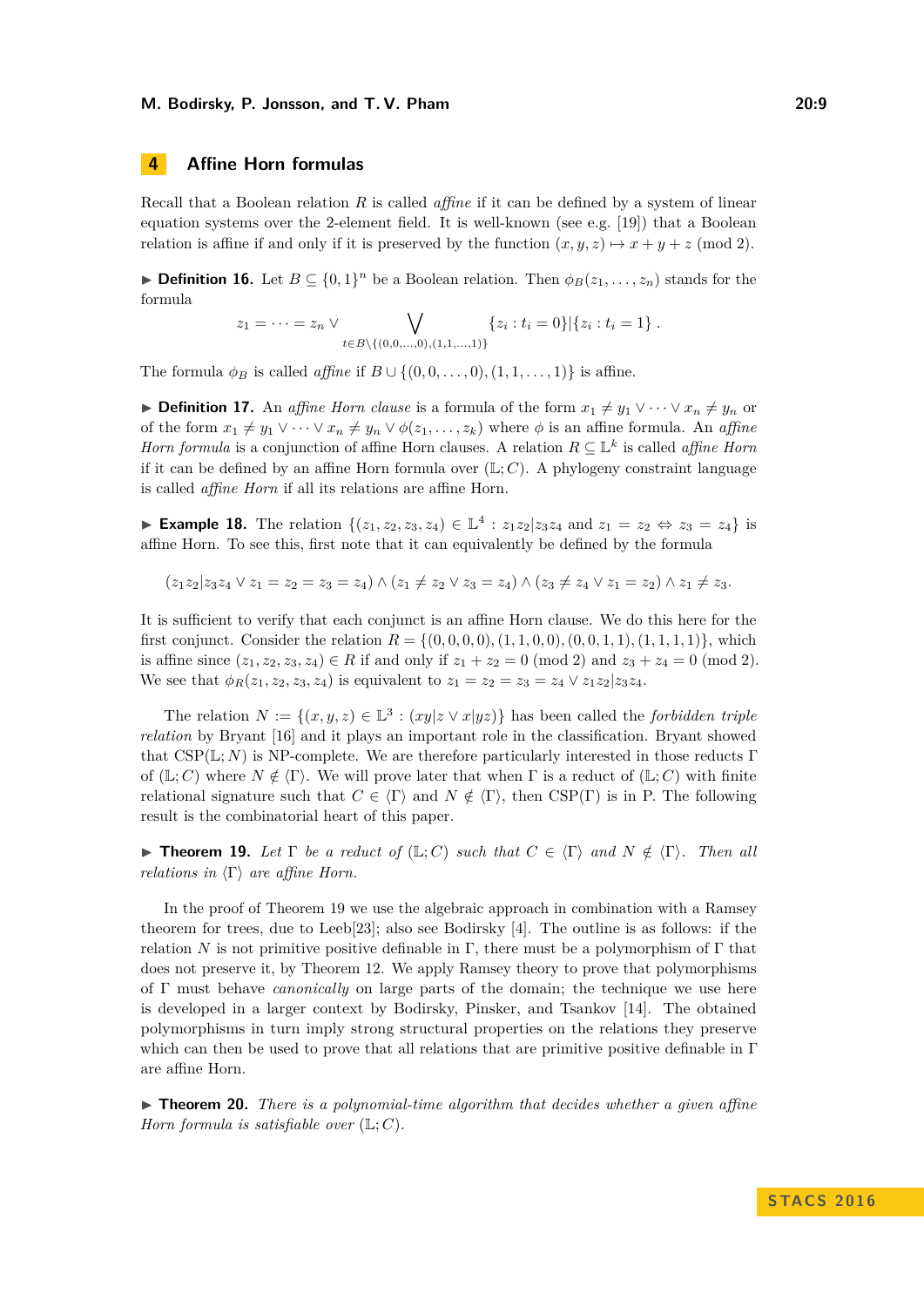#### **20:10 The Complexity of Phylogeny Constraint Satisfaction**

We give a sketch of how the algorithm works. The key is a procedure which does the following: either it returns a solution where all variables take different values in L or it returns a set of variables that must take equal value in all solutions. If variables that are syntactically forced to be different are contracted, the algorithm rejects, and otherwise we find a solution after a linear number of variable contractions. The idea for the key procedure is as follows: we solve a particular affine Boolean equation system in order to determine which variables will be mapped below the same child of the root in a solution to the instance. This can be done in polynomial time by Gaussian elimination. If there is no solution, the procedure returns all variables, and if there is a solution, it recursively proceeds with two sub-instances induced by the solution to the equation system.

<span id="page-9-1"></span>**Corollary 21.** Let  $\Gamma$  be a reduct of  $(\mathbb{L}; C)$  which is affine Horn and has a finite signature. *Then* CSP(Γ) *can be solved in polynomial time.*

We can now prove Theorem [5.](#page-4-2)

**Proof of Theorem [5.](#page-4-2)** Let  $\Gamma$  be a reduct of ( $\mathbb{L}; C$ ) with finite relational signature and let  $\Delta$ be the model-complete core of Γ. The structure  $\Delta$  is homomorphically equivalent to Γ by Theorem [13](#page-7-2) so  $CSP(\Gamma)$  and  $CSP(\Delta)$  have the same complexity. We need to consider four cases by Lemma [15.](#page-7-3)

- **(1)** ∆ has just one element and CSP(∆) is trivially in P.
- (2)  $\Delta$  is isomorphic to a reduct of  $(\mathbb{L}; =)$  and CSP( $\Delta$ ) is either in P or NP-hard by Bodirsky & Kára [\[6\]](#page-12-6).
- **(3)**  $C_d \in \langle \Delta \rangle$ . It is easy to show that if  $C_d \in \langle \Delta \rangle$ , then  $C \in \langle \Delta \rangle$ , too. In this case, the complexity of CSP( $\Delta$ ) depends on whether  $N \in \langle \Delta \rangle$  or not. If  $N \in \langle \Delta \rangle$  then CSP( $\Delta$ ) is NP-hard (Bryant [\[16\]](#page-12-2)) as discussed in Section [4.](#page-8-0) Otherwise, Theorem [19](#page-8-1) implies that all relations in  $\Gamma$  are affine Horn and  $CSP(\Gamma)$  is in P by Corollary [21.](#page-9-1)
- **(4)**  $Q_d \in \langle \Delta \rangle$  and CSP( $\Delta$ ) is NP-hard due to Steel [\[25\]](#page-12-4).

# <span id="page-9-0"></span>**5 Affine tree operations**

The border between NP-hardness and tractability for phylogeny problems can be stated in terms of polymorphisms. To characterize such polymorphisms, we introduce a certain kind of binary operations over L which we call *affine tree operations*. The syntactic characterization of affine Horn constraint languages (from Section [4\)](#page-8-0) is convenient to work with when, for instance, constructing algorithms. However, it is not very convenient when studying polymorphisms. In this section, we construct an operation, called tx, such that every relation that is first order definable in  $(\mathbb{L}; C)$  is preserved by tx if and only if it can be defined by an affine Horn formula. The operation tx is constructed as follows.

Let *U*, *V* be two finite subsets of L. A function  $f: \mathbb{L}^2 \to \mathbb{L}$  is called *perfectly dominated (by the first argument) on*  $U \times V$  if the following conditions holds.

- For all  $u_1, u_2, u_3 \in U$  and  $v_1, v_2, v_3 \in V$  if  $u_1 | u_2 u_3$  then  $f(u_1, v_1) | f(u_2, v_2) f(u_3, v_3)$  and
- for all  $u \in U$  and  $v_1, v_2, v_3 \in V$  if  $v_1|v_2v_3$  then  $f(u, v_1)|f(u, v_2)f(u, v_3)$ .  $\equiv$

Let  $f: \mathbb{L}^2 \to \mathbb{L}$  be an injective function, and *U* be a finite subset of L. We inductively define whether *f* is *semidominated on*  $U^2$  as follows. If  $U = \emptyset$  or  $|U| = 1$  then *f* is semidominated on  $U \times U$ . Otherwise, f is semidominated on  $U \times U$  if there are  $U_1, U_2 \subseteq U$ such that  $U = U_1 \cup U_2$ ,  $U_1 | U_2$ , and the following conditions hold.

 $f$  is semidominated on  $U_1 \times U_1$  and  $U_2 \times U_2$ ;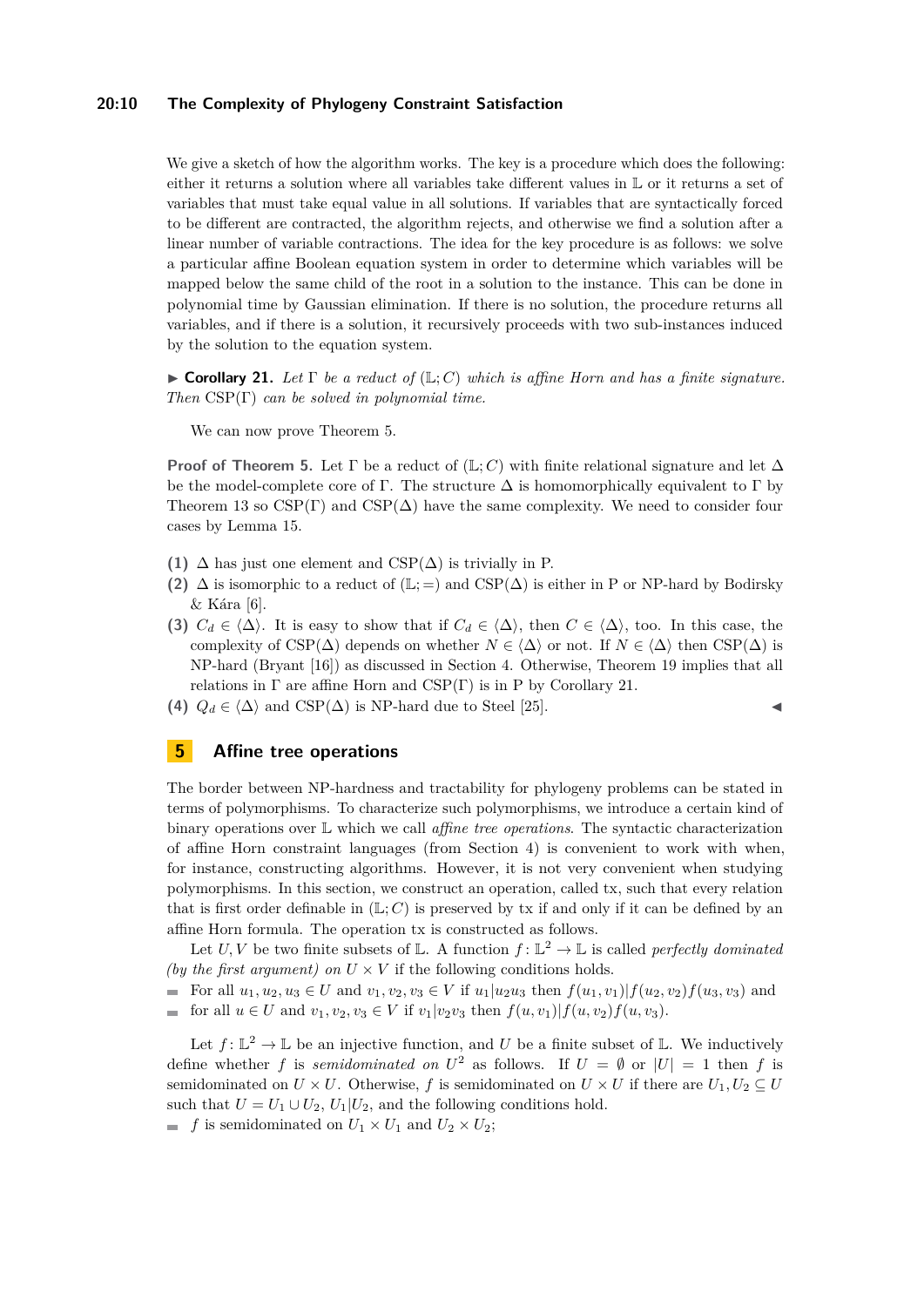- $f(U_1 \times U_1) | f(U_2 \times U_2)$  and  $f(U_1 \times U_2) | f(U_2 \times U_1)$ ;
- $= f((U_1 \times U_1) \cup (U_2 \times U_2)) | f((U_1 \times U_2) \cup (U_2 \times U_1));$
- *f*(*x, y*) is perfectly dominated on  $U_1 \times U_2$  and  $f(y, x)$  is perfectly dominated on  $U_2 \times U_1$ .

We say that an operation  $f: \mathbb{L}^2 \to \mathbb{L}$  is an *affine tree operation* if f is semidominated on  $U \times U$  for every finite subset *U* of  $\mathbb{L}$ . We are now ready for the main result of this section.

<span id="page-10-2"></span>▶ **Theorem 22.** *There exists an affine tree operation, which we call* tx, and endomorphisms  $e_1, e_2$  *of* ( $\mathbb{L}; C$ ) *such that*  $e_1(\text{tx}(x, y)) = e_2(\text{tx}(y, x))$  *and for every reduct*  $\Gamma$  *of* ( $\mathbb{L}; C$ )*, the following are equivalent:*

- **1.** Γ *is preserved by* tx*.*
- **2.** *all relations in*  $\langle \Gamma \rangle$  *are affine Horn.*
- **3.** *all relations in* Γ *are affine Horn.*

The above theorem can be proved by the idea of the following lemma that comes from the proof of Proposition 6.6 in Bodirsky, Pinsker and Pongracz [\[13\]](#page-12-22).

**► Lemma 23.** Let  $\Delta$  be *w*-categorical, and  $f \in \text{Pol}^{(2)}(\Delta)$ . Suppose that for every finite *subset A of the domain D of*  $\Delta$  *there exists an*  $\alpha \in Aut(\Delta)$  *such that*  $f(x, y) = \alpha(f(y, x))$ *for all*  $x, y \in A$ *. Then there are*  $e_1, e_2 \in \text{Aut}(\Delta)$  *such that*  $e_1(f(x, y)) = e_2(f(y, x))$  *for all*  $x, y \in D$ *.* 

# <span id="page-10-1"></span>**6 Main result**

Our results are much stronger than the complexity classification from Theorem [5,](#page-4-2) though. We have a dichotomy for reducts of  $(L; C)$  which remains interesting even if P=NP, and which we view as a fundamental result not just in the context of constraint satisfaction. Our dichotomy can be phrased in various different but equivalent ways, using terminology from universal algebra and topology; we mention that there is also an equivalent formulation using primitive positive interpretability. We first introduce the necessary concepts, and then state how they are linked together in the strongest formulation of our results.

Let C and D denote two clones as defined in Section [3.](#page-5-0) A function  $\xi: \mathcal{C} \to \mathcal{D}$  is called a *clone homomorphism* if it sends every projection in  $C$  to the corresponding projection in  $D$ , and it satisfies the identity  $\xi(f(g_1, \ldots, g_n)) = \xi(f)(\xi(g_1), \ldots, \xi(g_n))$  for all *n*-ary  $f \in \mathcal{C}$  and all  $m$ -ary  $g_1, \ldots, g_n \in \mathcal{C}$ . Such a homomorphism  $\xi$  is *continuous* if the map  $\xi$  is continuous with respect to the topology of pointwise convergence, where the closed sets are precisely the sets that are locally closed as defined in Section [3.](#page-5-0) We write 1 for the clone on the set  $\{0,1\}$ that only contains the projections and carries the discrete topology.

A binary polymorphism of Γ is called *symmetric modulo endomorphisms* if there are endomorphisms  $e_1$  and  $e_2$  of  $\Gamma$  such that  $\forall x, y, e_1(f(x, y)) = e_2(f(y, x)).$ 

<span id="page-10-0"></span>**► Theorem 24.** Let  $\Gamma$  be a reduct of  $(\mathbb{L}; C)$ , and let  $\Delta$  be the model-complete core of  $\Gamma$ . Then *the following are equivalent.*

- **1.** ∆ *has a symmetric polymorphism modulo endomorphisms.*
- **2.** For all elements  $a_1, \ldots, a_n$  of  $\Delta$  there is no clone homomorphism from  $Pol(\Delta, a_1, \ldots, a_n)$ *to* **1***.*
- **3.** For all elements  $a_1, \ldots, a_n$  of  $\Delta$  there is no continuous clone homomorphism from  $Pol(\Delta, a_1, \ldots, a_n)$  *to* **1***.*
- **4.** *For all elements*  $a_1, a_2, \ldots, a_n$  *of*  $\Delta$  *there is no primitive positive interpretation of* NAE  $in (\Delta, a_1, a_2, \ldots, a_n).$

*If these conditions apply,* CSP(Γ) *is in P, otherwise* CSP(Γ) *is NP-complete.*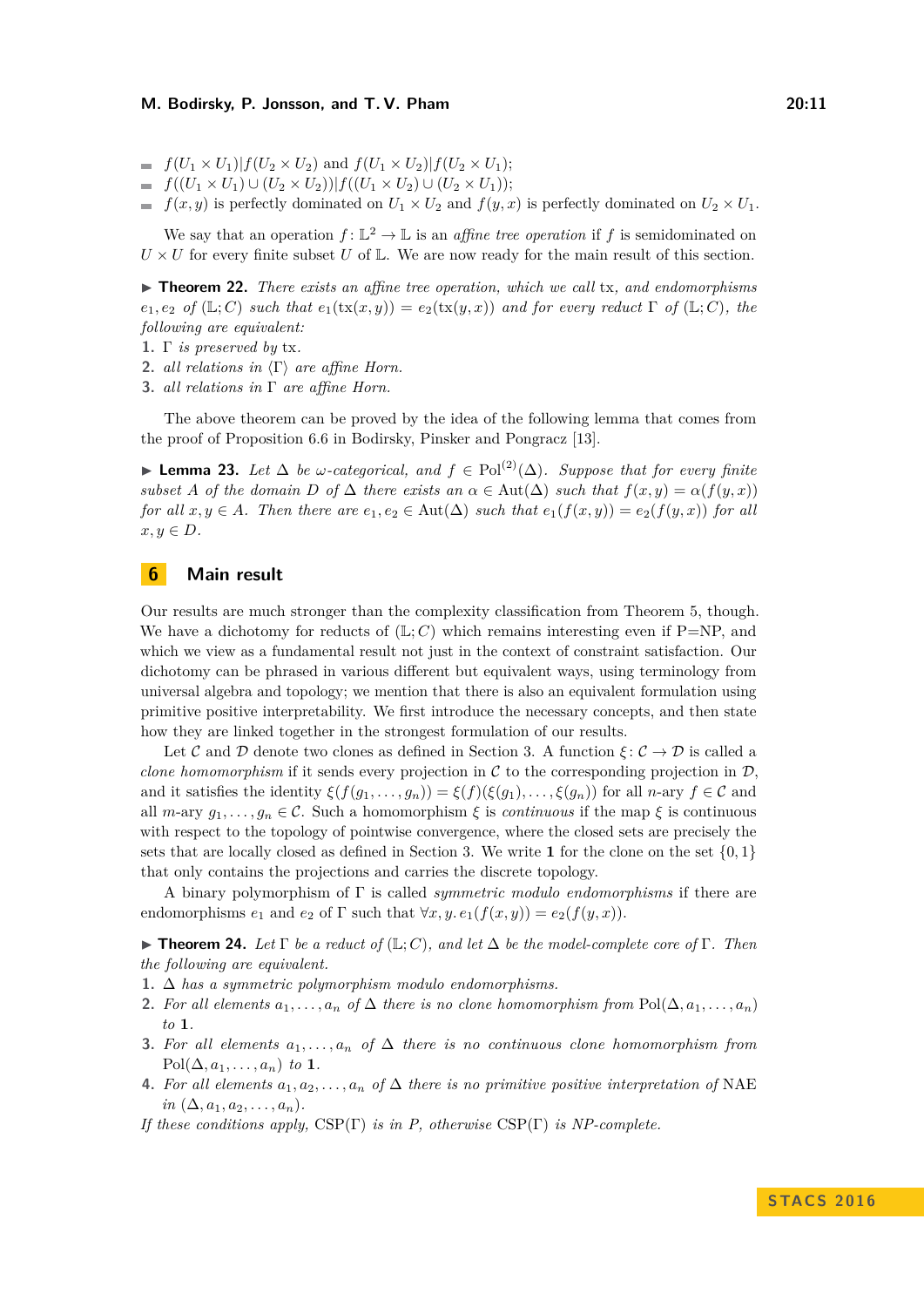#### **20:12 The Complexity of Phylogeny Constraint Satisfaction**

**Proof sketch.** The implication  $(1) \Rightarrow (2)$  can be shown to hold in general for *ω*-categorical model-complete cores  $\Delta$  and the implication  $(2) \Rightarrow (3)$  is trivial. The implication  $(3) \Rightarrow (4)$ follows from Theorem 28 in [\[12\]](#page-12-23). For the implication  $(4) \Rightarrow (1)$ , we use the classification of  $\Delta$  into four types from Theorem [14.](#page-7-0) For the first type,  $\Delta$  has just one element and hence satisfies item 1. For the second type, the statement follows from results by Bodirsky and Kára [\[6\]](#page-12-6); in fact, tx is a suitable polymorphism. For the third type,  $Q_d \in \langle \Gamma \rangle$  by Lemma [15](#page-7-3) and one can show that  $Q \in \langle \Gamma \rangle$ , too. Furthermore, NAE has a primitive positive definition in  $(\mathbb{L}; Q, a_1, a_2, a_3)$  for arbitrary pairwise distinct constants  $a_1, a_2, a_3 \in \mathbb{L}$  so NAE has a primitive positive definition in  $(\Gamma, a_1, a_2, a_3)$ . By Theorem 28 in [\[12\]](#page-12-23), there is a continuous clone homomorphism from  $Pol(\Gamma, a_1, a_2, a_3)$  to **1**. We can disregard this case since it contradicts our basic assumption.

We now focus on the fourth type. It can be shown that in this case  $C \in \langle \Gamma \rangle$  since  $C_d \in \langle \Gamma \rangle$ by Lemma [15.](#page-7-3) If  $N \in \langle \Gamma \rangle$ , then NAE has a primitive positive definition in  $(N, a_1, a_2)$  where  $a_1, a_2 \in \mathbb{L}$  are distinct constants. This contradicts (4). If  $N \notin \langle \Gamma \rangle$ , then Theorem [19](#page-8-1) implies that every relation in  $\langle \Gamma \rangle$  is affine Horn. By Theorem [22,](#page-10-2) tx is a binary commutative polymorphism modulo endomorphisms.

If items 1.—4. hold, then  $\Delta$  has only one element or tx is a binary polymorphism of  $\Gamma$ . If the former holds, then  $CSP(\Gamma)$  is trivially in P. If the latter holds, then it follows from Theorems [20](#page-8-2) and [22](#page-10-2) that  $CSP(\Gamma)$  is in P. If items 1.—4. do not hold, then there is a clone homomorphisms from  $(\Delta, a_1, \ldots, a_n)$  to 1 for some elements  $a_1, \ldots, a_n \in \mathbb{L}$  and NAE has a primitive positive interpretation in an expansion of Γ with a finite number of constants. Thus,  $CSP(\Gamma)$  is NP-complete.

The fact that the continuity condition in item 3 of Theorem [24](#page-10-0) can simply be dropped in item 2 is remarkable. Indeed, we do not know whether there is an *ω*-categorical structure whose polymorphism clone homomorphically maps to **1**, but not via a continuous clone homomorphism (see the discussion in [\[13\]](#page-12-22)).

Suppose that  $\Gamma$  is a reduct of  $(\mathbb{L}; C)$  with finite relational signature such that  $C \in \langle \Gamma \rangle$ . Then one might ask whether the *meta-problem* of deciding the complexity of CSP(Γ) is effective. Here we assume that  $\Gamma$  is given via quantifier-free first-order definitions of its relations in  $(\mathbb{L}; C)$ . We can then use the techniques developed by Bodirsky, Pinsker, and Tsankov [\[14\]](#page-12-21) to effectively test whether the relation *N* is in  $\langle \Gamma \rangle$ . Thus, the meta-problem for phylogeny problems is decidable.

**Acknowledgements.** The first and third author have received funding from the European Research Council under the European Community's Seventh Framework Programme (FP7/2007- 2013 Grant Agreement no. 257039.) The second author is partially supported by the Swedish Research Council (VR) under grant 621-2012-3239.

#### **References**

<span id="page-11-0"></span>**<sup>1</sup>** Alfred V. Aho, Yehoshua Sagiv, Thomas G. Szymanski, and Jeffrey D. Ullman. Inferring a tree from lowest common ancestors with an application to the optimization of relational expressions. *SIAM Journal on Computing*, 10(3):405–421, 1981.

<span id="page-11-2"></span>**<sup>2</sup>** Manuel Bodirsky. Cores of countably categorical structures. *Logical Methods in Computer Science*, 3(1):1–16, 2007.

<span id="page-11-1"></span>**<sup>3</sup>** Manuel Bodirsky. Complexity Classification in Infinite-Domain constraint satisfaction. Mémoire d'habilitation à diriger des recherches, Université Diderot – Paris 7. Available at arXiv:1201.0856, 2012.